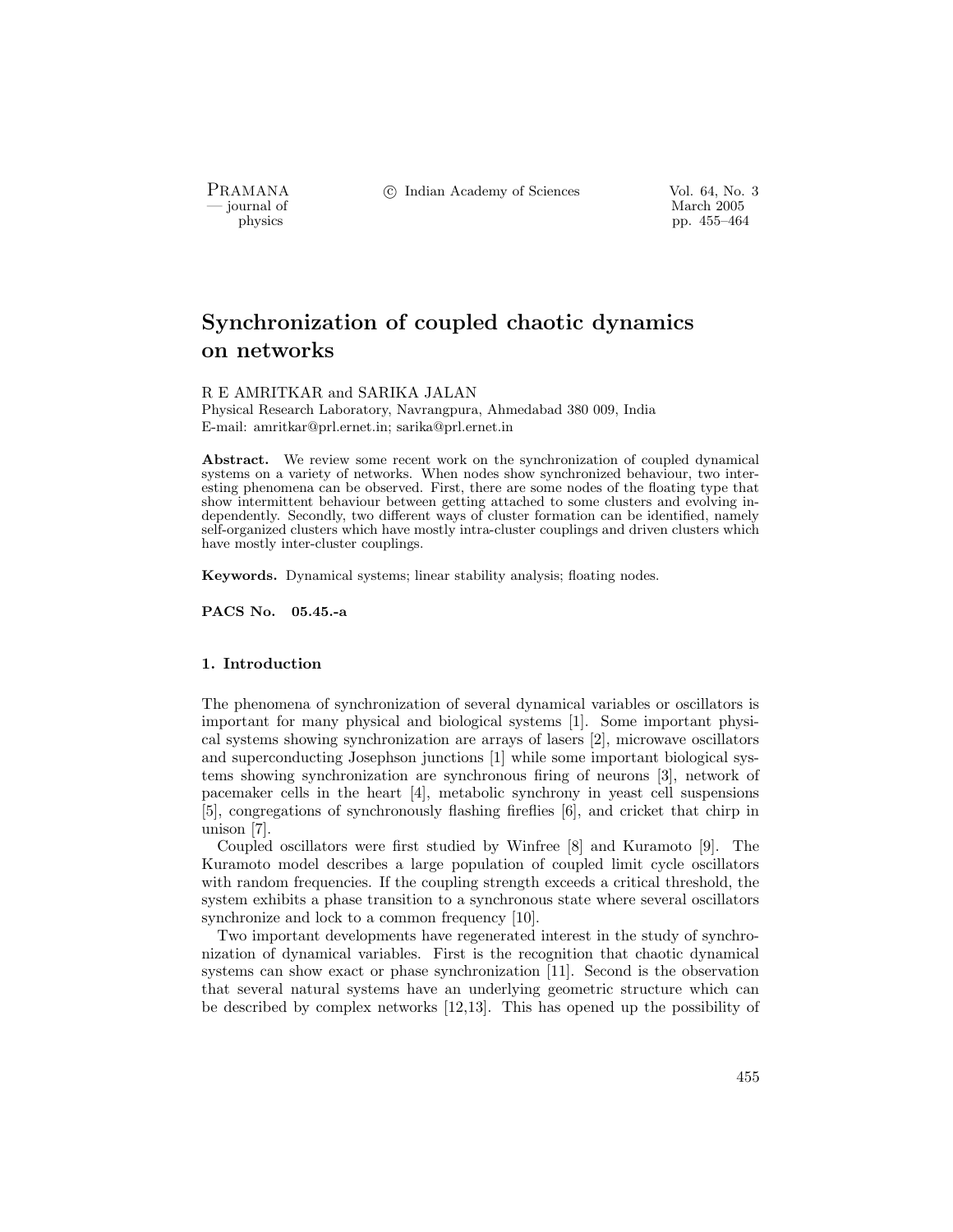discovering new interesting phenomena in coupled dynamical systems on complex networks. We discuss some of these aspects in this article.

Several networks in the real world consist of dynamical elements interacting with each other and the interactions define the links of the network. Several of these networks have a large number of degrees of freedom and it is important to understand their dynamical behaviour. A general model of coupled dynamical systems on networks will consist of the following three elements:

- 1. The evolution of uncoupled elements.
- 2. The nature of couplings.
- 3. The topology of the network.

Most of the earlier studies of synchronized cluster formation in coupled chaotic systems have focused on networks with large number of connections  $({\sim}N^2)$  [14] or nearest-neighbour couplings on lattice models. Recently, we have considered complex networks with number of connections of the order of  $N$  [15]. This small number of connections allows us to study the role that different connections play in synchronizing different nodes and the mechanism of synchronized cluster formation. The study reveals two interesting phenomena. First, when nodes form synchronized clusters, there can be some nodes which show an intermittent behaviour between independent evolution and evolution synchronized with some cluster. Secondly, the cluster formation can be in two different ways, driven and self-organized phase synchronization [15]. The connections or couplings in the self-organized phase synchronized clusters are mostly of the intra-cluster type while those in the drivenphase-synchronized clusters are mostly of the inter-cluster type. We will briefly review these features in this article.

#### 2. Synchronization of dynamical systems

Synchronization of different dynamical variables can be defined in several ways. Exact synchronization corresponds to the situation where the dynamical variables have identical values, i.e. two dynamical variables  $x_i$  and  $x_j$  are exactly synchronized if  $x_i(t) = x_j(t)$  [16]. Generalized synchronization is defined by some functional relation between the dynamical variables [17]. Several other types of synchronization such as phase synchronization [18], lag synchronization [19], anticipatory synchronization [20] etc. have been defined.

## 2.1 Kuramoto model of coupled oscillators

Kuramoto model of coupled oscillators can be introduced through the evolution equation [9]

$$
\dot{\theta}_i = \omega_i + \frac{K}{N} \sum_{j=1}^N \sin(\theta_j - \theta_i), \quad i = 1, \dots, N,
$$
\n(1)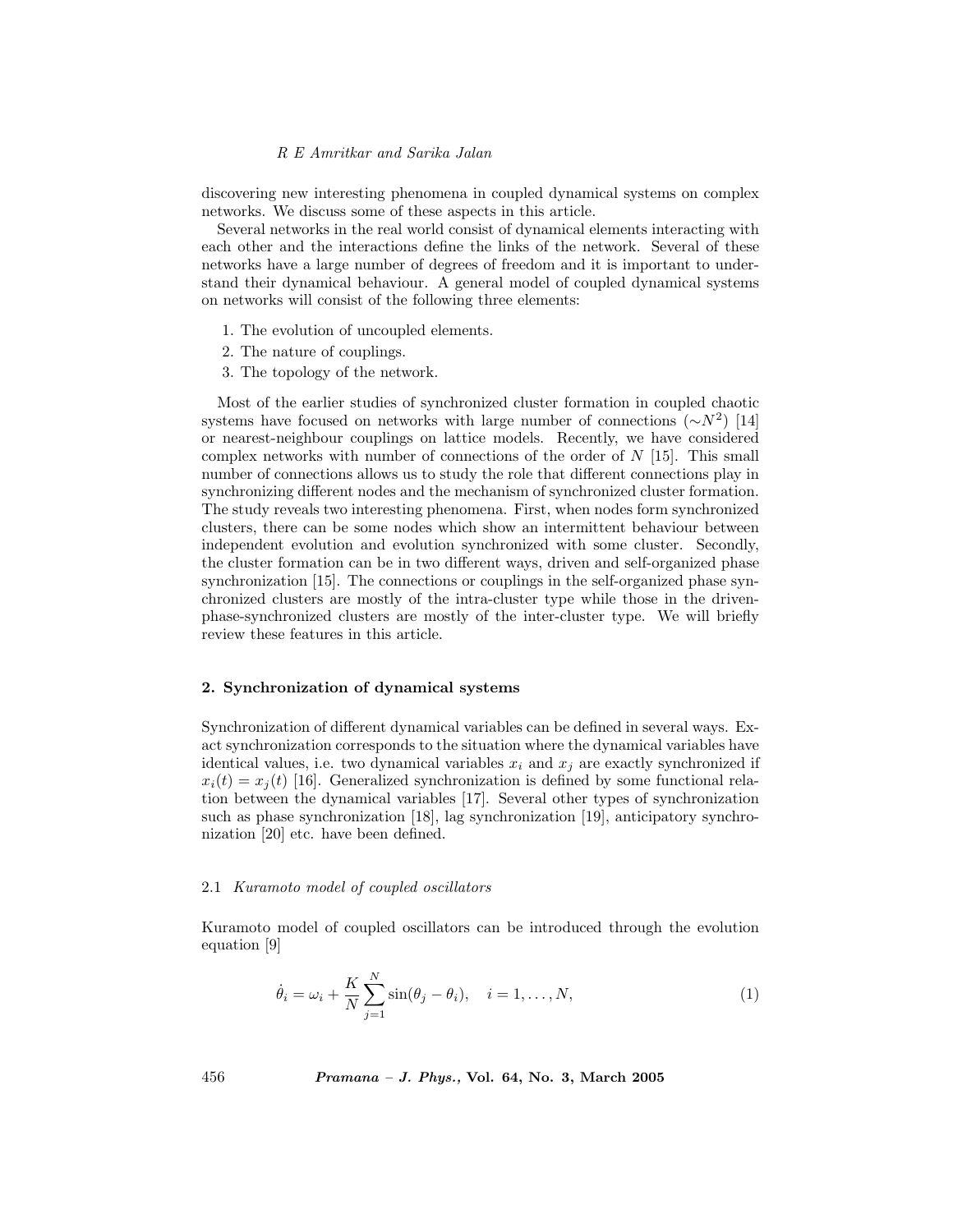where  $\theta_i$  is the phase of oscillator i,  $\omega_i$  is its natural frequency and K is the coupling strength. Phase synchronization of the oscillators can be studied using the complex order parameter defined as

$$
r\mathrm{e}^{i\psi} = \frac{1}{N}\sum_{j=1}^N \mathrm{e}^{i\theta_j},
$$

where r measures the phase coherence, and  $\psi$  is the average phase. Clearly, r vanishes for a uniform distribution of phases  $\theta_i$ , and  $r = 1$  if all  $\theta_i$  are equal. The evolution equation for the phases can be written as

$$
\dot{\theta}_i = \omega_i + Kr \sin(\psi - \theta_i).
$$

This is a mean field form of the equation. For  $K$  less than some threshold  $K_c$ , the oscillators show unsynchronized behaviour. But, when  $K > K_c$ , the oscillator population splits into two groups: the oscillators near the center of the frequency distribution lock together at some frequency  $\omega_0$  to form a synchronized cluster, while those in the tail retain their natural frequencies and drift relative to the synchronized cluster. This state is often called partially synchronized state. With further increase in  $K$ , more and more oscillators are recruited into the synchronized clusters [9,21,22].

Kuramoto's model was originally motivated by biological oscillators [8], but it has found applications in many diverse systems such as flavour evolution of neutrinos [23], arrays of Josephson junction [24], semiconductor lasers [25] and in several other systems [26,27].

#### 2.2 Synchronization of chaotic systems

Pecora and Carroll [11] showed that two identical chaotic systems can synchronize if appropriate driving mechanisms are introduced. Let  $x$  be an *n*-dimensional dynamical variable evolving as (drive system)

$$
\dot{\mathbf{x}} = \mathbf{f}(\mathbf{x}).\tag{2}
$$

Divide the dynamical variables into two parts,  $\mathbf{x} = (\mathbf{x}_d, \mathbf{x}_r)$ , a drive part and a response part. Consider another dynamical system (response system) given by

$$
\dot{\mathbf{x}}' = \mathbf{f}(\mathbf{x}_d, \mathbf{x}_r'),\tag{3}
$$

where the drive variables  $x_d$  are obtained from eq. (2). Under suitable conditions, i.e. the conditional Lyapunov exponents are negative, the response variable  $\mathbf{x}'_r$  synchronize with those of the drive system,  $\mathbf{x}_r$ . The conditional Lyapunov exponents are obtained by considering the subspace of response variables. The important interesting feature is that the variables synchronize even when they are evolving chaotically. Thus we do not have frequency locking, but we can have phase synchronization if a suitable phase variable can be defined [18]. Such phase synchronization is observed in several biological systems [1].

Pramana – J. Phys., Vol. 64, No. 3, March 2005 457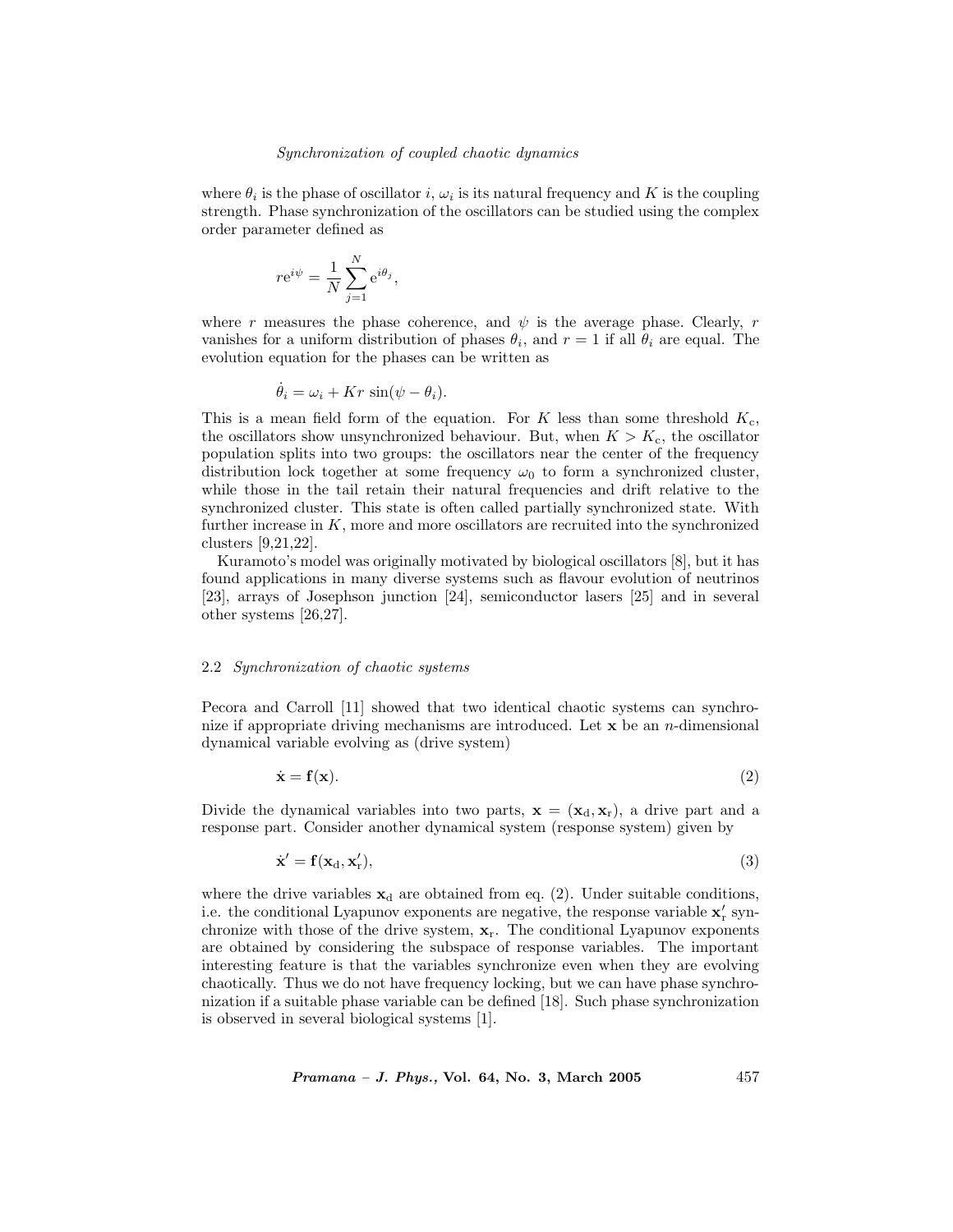#### 2.3 Coupled dynamics on complex networks

Several complex systems have underlying structures that are described by networks or graphs [12,13]. Recent interest in networks is due to the discovery that several naturally occurring networks come under some universal classes and they can be simulated with simple mathematical models, viz. small-world networks [28], scalefree networks [29] etc.

Consider a network of  $N$  nodes and  $N_c$  connections (or couplings) between the nodes. Let each node of the network be assigned an m-dimensional dynamical variable  $\mathbf{x}^i, i = 1, 2, ..., N$ . A very general dynamical evolution can be written as

$$
\frac{\mathrm{d}\mathbf{x}_i}{\mathrm{d}t} = \mathbf{F}(\{\mathbf{x}_i\}).\tag{4}
$$

Here, we consider a separable case and the evolution equation can be written as

$$
\frac{\mathrm{d}\mathbf{x}_i}{\mathrm{d}t} = \mathbf{f}(\mathbf{x}_i) + \frac{\epsilon}{k_i} \sum_{j \in \{k_i\}} \mathbf{g}(\mathbf{x}_j),\tag{5}
$$

where  $\epsilon$  is the coupling constant,  $k_i$  is the degree of node i, and  $\{k_i\}$  is the set of nodes connected to the node  $i$ . A diffusive version of eq.  $(5)$  would be

$$
\frac{\mathrm{d}\mathbf{x}_i}{\mathrm{d}t} = \mathbf{f}(\mathbf{x}_i) + \frac{\epsilon}{k_i} \sum_{j \in \{k_i\}} (\mathbf{g}(\mathbf{x}_j) - \mathbf{g}(\mathbf{x}_i)). \tag{6}
$$

Discrete versions of eqs (5) and (6) are

$$
\mathbf{x}_{i}(t+1) = \mathbf{f}(\mathbf{x}_{i}(t)) + \frac{\epsilon}{k_{i}} \sum_{j \in \{k_{i}\}} \mathbf{g}(\mathbf{x}_{j}(t))
$$
\n(7)

and

$$
\mathbf{x}_{i}(t+1) = \mathbf{f}(\mathbf{x}_{i}(t)) + \frac{\epsilon}{k_{i}} \sum_{j \in \{k_{i}\}} (\mathbf{g}(\mathbf{x}_{j}(t)) - \mathbf{g}(\mathbf{x}_{i}(t))). \qquad (8)
$$

In numerical studies, for the discrete evolution we can use any discrete map such as logistic or circle maps while for the continuous case we can use chaotic systems such as Lorenz or Rössler systems.

As noted before, synchronization of coupled dynamical systems [1] is manifested by the appearance of some relation between the functionals of different dynamical variables. When the number of connections in the network is small  $(N_c \sim N)$  and when the local dynamics of the nodes (i.e. function  $f(x)$ ) is in the chaotic zone, and we look at exact synchronization, only few synchronized clusters with small number of nodes are formed. However, when we look at phase synchronization, synchronized clusters with larger number of nodes are obtained.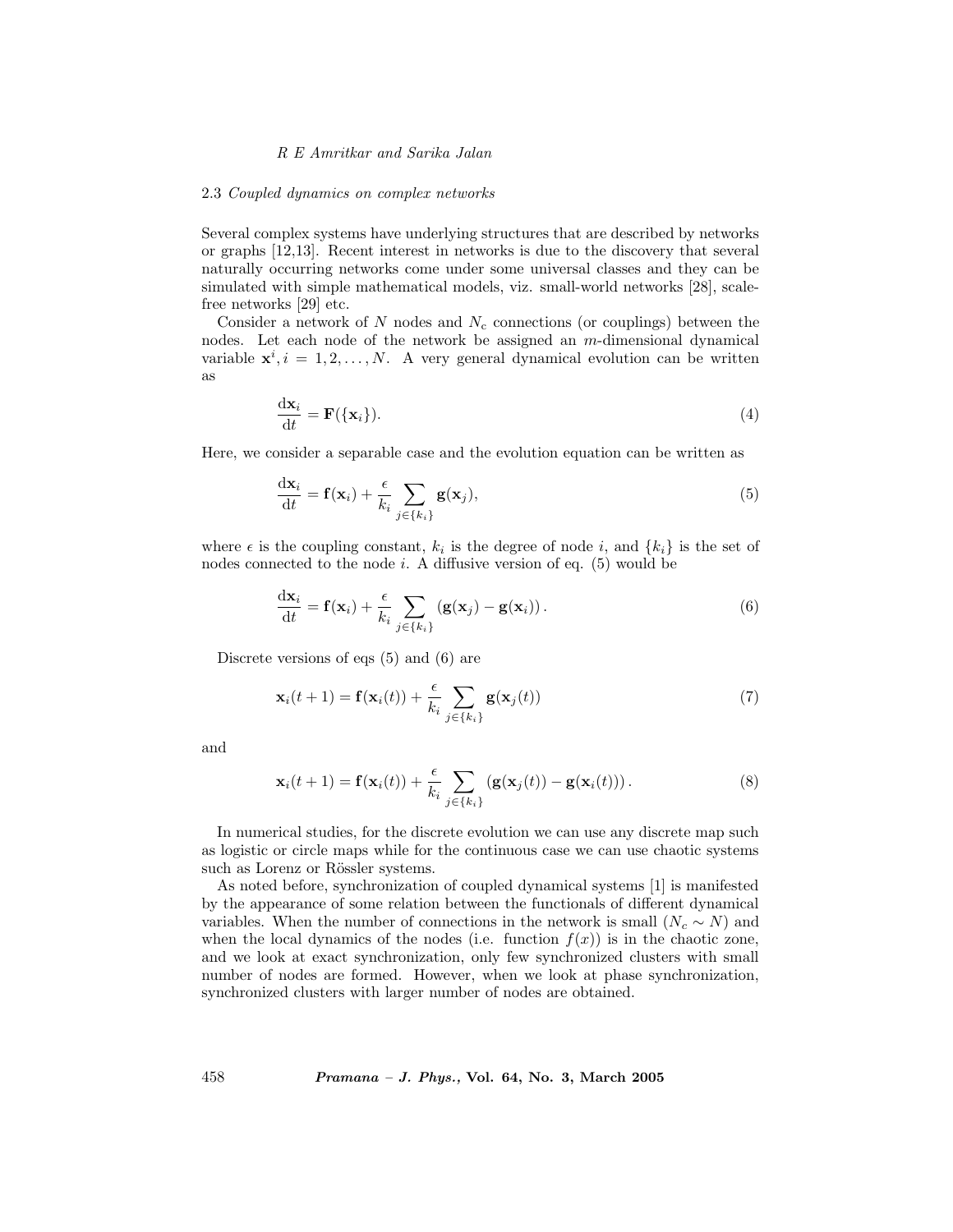## 3. General properties of synchronized dynamics on complex networks

We consider some general properties of synchronized dynamics. They are valid for any coupled discrete and continuous dynamical systems. Also, these properties are applicable for exact as well as phase or any other type of synchronization and are independent of the type of network.

## 3.1 Behaviour of individual nodes

As the network evolves, it splits into several synchronized clusters. Depending on their asymptotic dynamical behaviour the nodes of the network can be divided into three types.

(a) Cluster nodes: A node of this type synchronizes with other nodes and forms a synchronized cluster. Once this node enters a synchronized cluster it remains in that cluster afterwards.

(b) Isolated nodes: A node of this type does not synchronize with any other node and remains isolated for all the time.

(c) Floating nodes: A node of this type keeps on switching intermittently between an independent evolution and a synchronized evolution attached to some cluster.

Of particular interest are the floating nodes and we will discuss some of their properties afterwards.

# 3.2 Mechanism of cluster formation

The study of the relation between the synchronized clusters and the couplings between the nodes represented by the adjacency matrix  $C$  shows two different mechanisms of cluster formation [15,30].

(i) Self-organized clusters: The nodes of a cluster can be synchronized because of intra-cluster couplings. We refer to this as the self-organized synchronization and the corresponding synchronized clusters as self-organized clusters.

(ii) Driven clusters: The nodes of a cluster can be synchronized because of intercluster couplings. Here the nodes of one cluster are driven by those of the others. We refer to this as the driven synchronization and the corresponding clusters as driven clusters.

In numerical studies it is possible to observe ideal clusters of both the types, as well as clusters of the mixed type where both ways of synchronization contribute to cluster formation. Figure 1 shows some examples of ideal as well as mixed clusters in coupled map networks [15]. In general, we find that the scale-free networks and the Caley tree networks lead to better cluster formation than the other types of networks with the same average connectivity.

Geometrically the two mechanisms of cluster formation can be easily understood by considering a tree-type network. A tree can be broken into different clusters in different ways.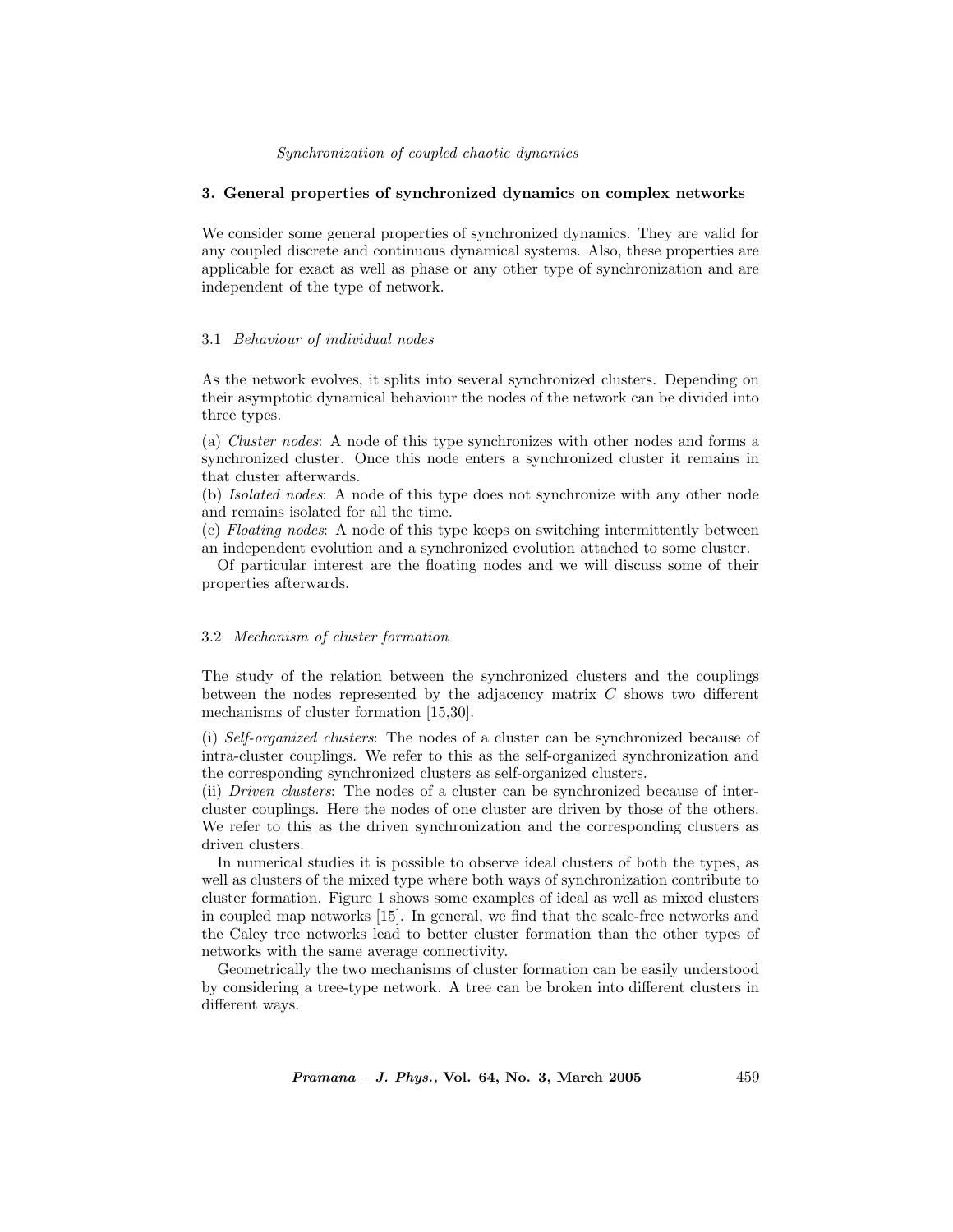

Figure 1. The figure shows node vs. node diagrams for several examples illustrating the self-organized and driven-phase synchronization and the variety of clusters that are formed. The examples are for coupled maps on a scale-free network with  $N = 50$ , the local dynamics is given by the logistic  $4x(1-x)$ and the coupling function is linear. The solid circles show that the two corresponding nodes are coupled (i.e.  $C_{ij} = 1$ ) and the open circles show that the corresponding nodes are phase-synchronized. In each case the node numbers are reorganized so that nodes belonging to the same cluster are numbered consecutively and the clusters get displayed in decreasing sizes. (a) Figure shows turbulent phase for coupling constant  $\epsilon = 0.10$ . (b) An ideal self-organized phase synchronization for  $\epsilon = 0.16$ . (c) Mixed behaviour for  $\epsilon = 0.32$ . (d) An ideal driven-phase synchronization for  $\epsilon = 0.90$ .

- (a) A tree can be broken into two or more disjoint clusters with only intra-cluster couplings by breaking one or more connections. Clearly, this splitting is not unique and will lead to self-organized clusters. Figure 2a shows a tree forming two synchronized clusters of self-organized type. This situation is similar to an Ising ferromagnet where domains of up- and down-spins can be formed.
- (b) A tree can also be divided into two clusters by putting connected nodes into different clusters. This division is unique and leads to two clusters with only inter-cluster couplings, i.e. driven clusters. Figure 2b shows a tree forming two synchronized clusters of the driven type. This situation is similar to an Ising anti-ferromagnet where two sub-lattices of up- and down-spins are formed.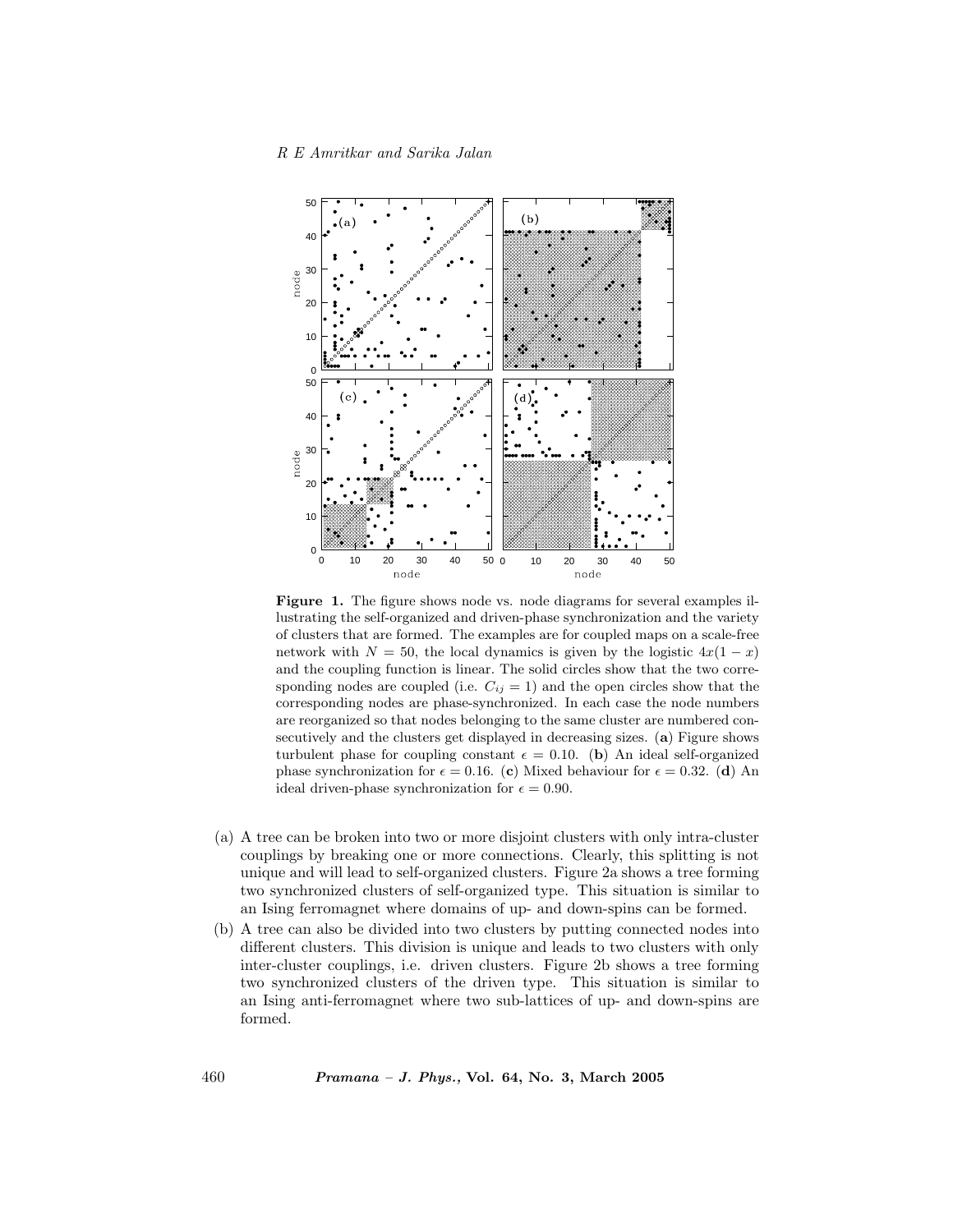

Figure 2. Different ways of cluster formation in a tree structure are demonstrated. The open, solid and gray circles show nodes belonging to different clusters. (a) shows two clusters of the self-organized type, (b) shows two clusters of driven type and (c) shows three clusters of the driven type.

(c) Several other ways of splitting a tree are possible. For example, it is easy to see that a tree can be broken into three clusters of the driven type. This is shown in figure 2c. There is no simple magnetic analog for this type of cluster formation. It can be observed close to a period three orbit. We note that four or more clusters of the driven type are also possible. As compared to the cases (a) and (b) discussed above which are commonly observed, the clusters of case (c) are not so common and are observed only for some values of the parameters.

## 4. Linear stability analysis

A suitable network to study the stability of self-organized synchronized clusters is the globally coupled network. The stability of globally coupled maps is well-studied in [31–33]. An ideal example to consider the stability of the driven synchronized state is a complete bipartite network. A complete bipartite network consists of two sets of nodes with each node of one set connected with all the nodes of the other set and no connection between the nodes of the same set. Let  $N_1$  and  $N_2$  be the number of nodes belonging to the two sets. We define a bipartite synchronized state as the one that has all  $N_1$  elements of the first set synchronized to some value, say  $\mathbf{X}_1(t)$ , and all  $N_2$  elements of the second set synchronized to some other value, say  $\mathbf{X}_2(t)$ .

All the eigenvectors and the eigenvalues of the Jacobian matrix for the bipartite synchronized state can be determined explicitly. The eigenvectors of the type  $(\alpha, \ldots, \alpha, \beta, \ldots, \beta)^T$  determine the synchronization manifold and this manifold has dimension two. All other eigenvectors correspond to the transverse manifold. Lyapunov exponents corresponding to the transverse eigenvectors for eq. (8) with onedimensional variables and  $q(x) = f(x)$  are

$$
\lambda_1 = \ln|(1 - \epsilon)| + \frac{1}{\tau} \lim_{\tau \to \infty} \sum_{t=1}^{\tau} \ln|f'(X_1)|,
$$
  

$$
\lambda_2 = \ln|(1 - \epsilon)| + \frac{1}{\tau} \lim_{\tau \to \infty} \sum_{t=1}^{\tau} \ln|f'(X_2)|,
$$
 (9)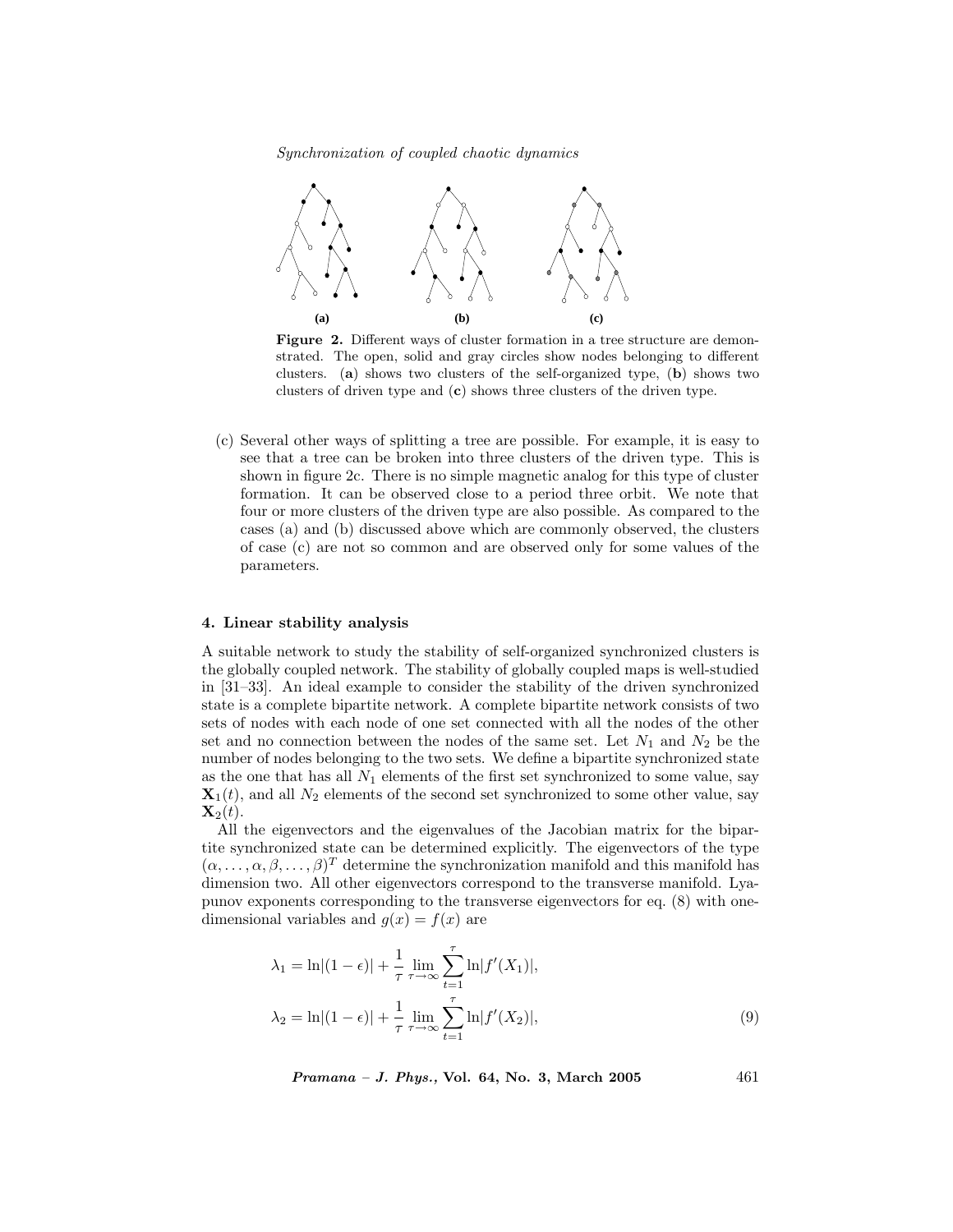and  $\lambda_1$  and  $\lambda_2$  are respectively  $N_1 - 1$  and  $N_2 - 1$  fold degenerate [30]. Here,  $f'(X_1)$ and  $f'(X_2)$  are the derivatives of  $f(x)$  at  $X_1$  and  $X_2$  respectively. The synchronized state is stable provided the transverse Lyapunov exponents are negative. If  $f'$  is bounded then from eqs. (9) we see that for  $\epsilon$  larger than some critical value,  $\epsilon_b$  (< 1), bipartite synchronized state will be stable. Note that this bipartite synchronized state will be stable even if one or both the remaining Lyapunov exponents corresponding to the synchronization manifold are positive, i.e. the trajectories are chaotic. The linear stability analysis for other types of couplings and dynamical systems can be done along similar lines.

## 5. Floating nodes

We had stated earlier that the nodes can be divided into three types; cluster nodes, isolated nodes and floating nodes, depending on the asymptotic behaviour of the nodes. Here, we discuss some properties of the floating nodes which show an intermittent behaviour between synchronized evolution with some cluster and an independent evolution.

Let  $\tau$  denote the residence time of a floating node (i.e. the continuous time interval that the node is in a cluster) in a cluster. Figure 3 plots the frequency of residence time  $\nu(\tau)$  of a floating node as a function of the residence time  $\tau$ . A good straight line fit on log-linear plot shows an exponential dependence, i.e.,

$$
\nu(\tau) \sim \exp(-\tau/\tau_r),\tag{10}
$$

where  $\tau_r$  is the typical residence time for a given node. We have also studied the distribution of the time intervals for which a floating node is not synchronized with a given cluster. This also shows an exponential distribution.

Several natural systems show examples of floating nodes, e.g. some birds may show intermittent behaviour between free flying and flying in a flock. An interesting example in physics is that of particles or molecules in a liquid in equilibrium with its vapour where the particles intermittently belong to the liquid and vapour. Under suitable conditions it is possible to argue that the residence time of a tagged particle in the liquid phase should have an exponential distribution [30], i.e. a behaviour similar to that of the floating nodes (eq. (10)).

# 6. Discussion and conclusion

We have briefly discussed synchronization properties of coupled dynamical elements on complex networks. In the course of time evolution these dynamical elements form synchronized clusters.

In several cases when synchronized clusters are formed, there are some isolated nodes which do not belong to any cluster. More interestingly there are some floating nodes which show an intermittent behaviour between an independent evolution and an evolution synchronized with some clusters. The residence time spent by a floating node in the synchronized cluster shows an exponential distribution.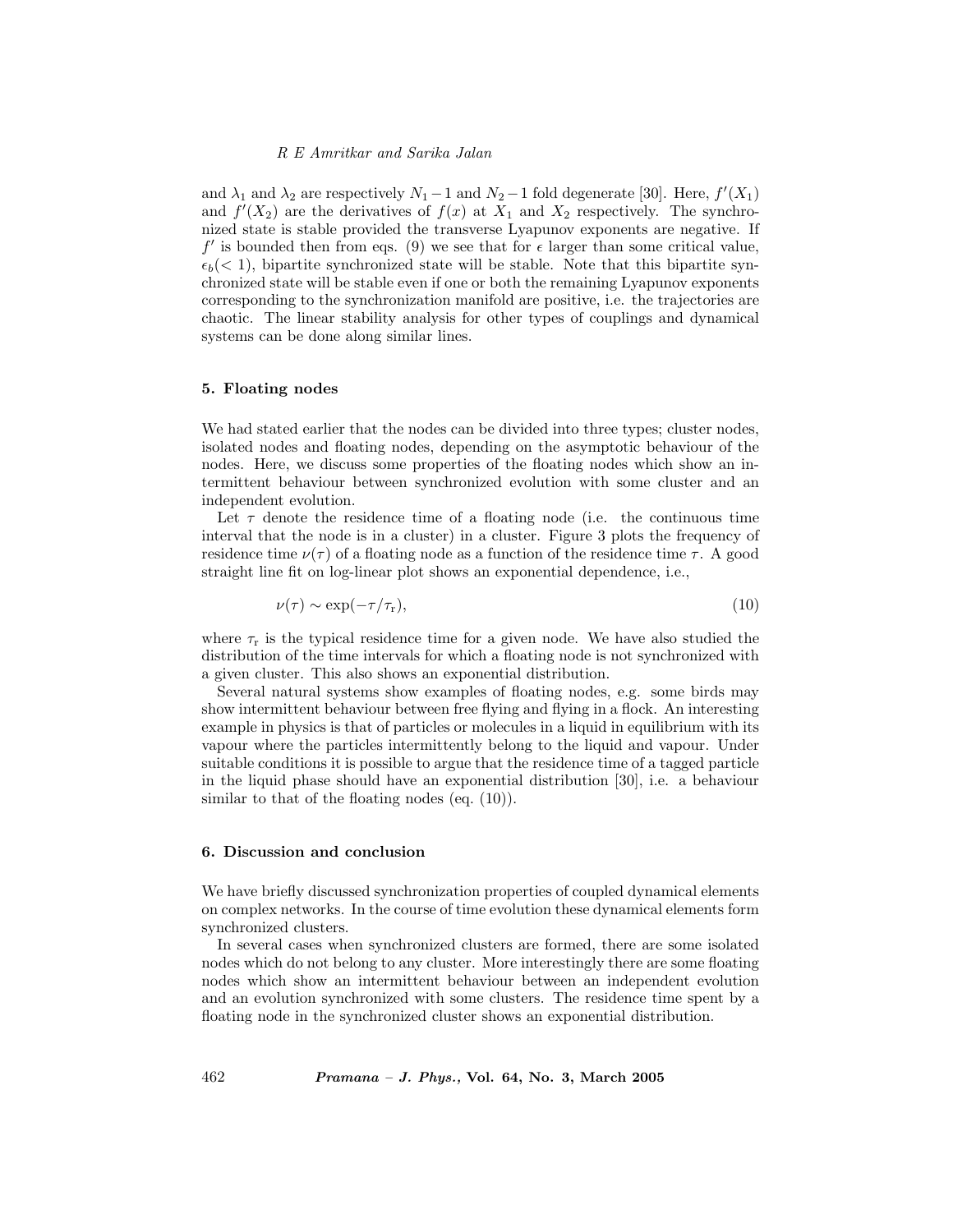

**Figure 3.** The figure plots the frequency of residence time  $\nu(\tau)$  of a floating node in a cluster as a function of the residence time  $\tau$ . A good straight line fit on log-linear plot shows exponential dependence.

We have identified two mechanisms of cluster formation: self-organized and driven-phase synchronization. For self-organized clusters intra-cluster couplings dominate while for driven clusters inter-cluster couplings dominate.

## References

- [1] A Pikovsky, M Rosenblum and J Kurth, Synchronization: A universal concept in nonlinear dynamics (Cambridge University Press, 2001)
- [2] Z Jiang and M McCall, J. Opt. Soc. Am. 10, 155 (1993)
- [3] P A Robinson, J J Wright and C J Rennie, Phys. Rev. Lett. 57, 4578 (1998)
- [4] C S Peskin, Mathematical aspects of heart physiology (Courant Institute of Mathematical Science Publication, New York, 1975) p. 268
- [5] J Aldridge and E K Pye, Nature 259, 670 (1976)
- [6] J Buck and E Buck, Sci. Am. **234**, 74 (1996)
- [7] T J Walker, Science 166, 891 (1969)
- [8] A T Winfree, The geometry of biological time (Springer-Verlag, New York, 1980)
- [9] Y Kuramoto, Chemical oscillations, waves, and turbulence (Springer-Verlag, Berlin, 1984)